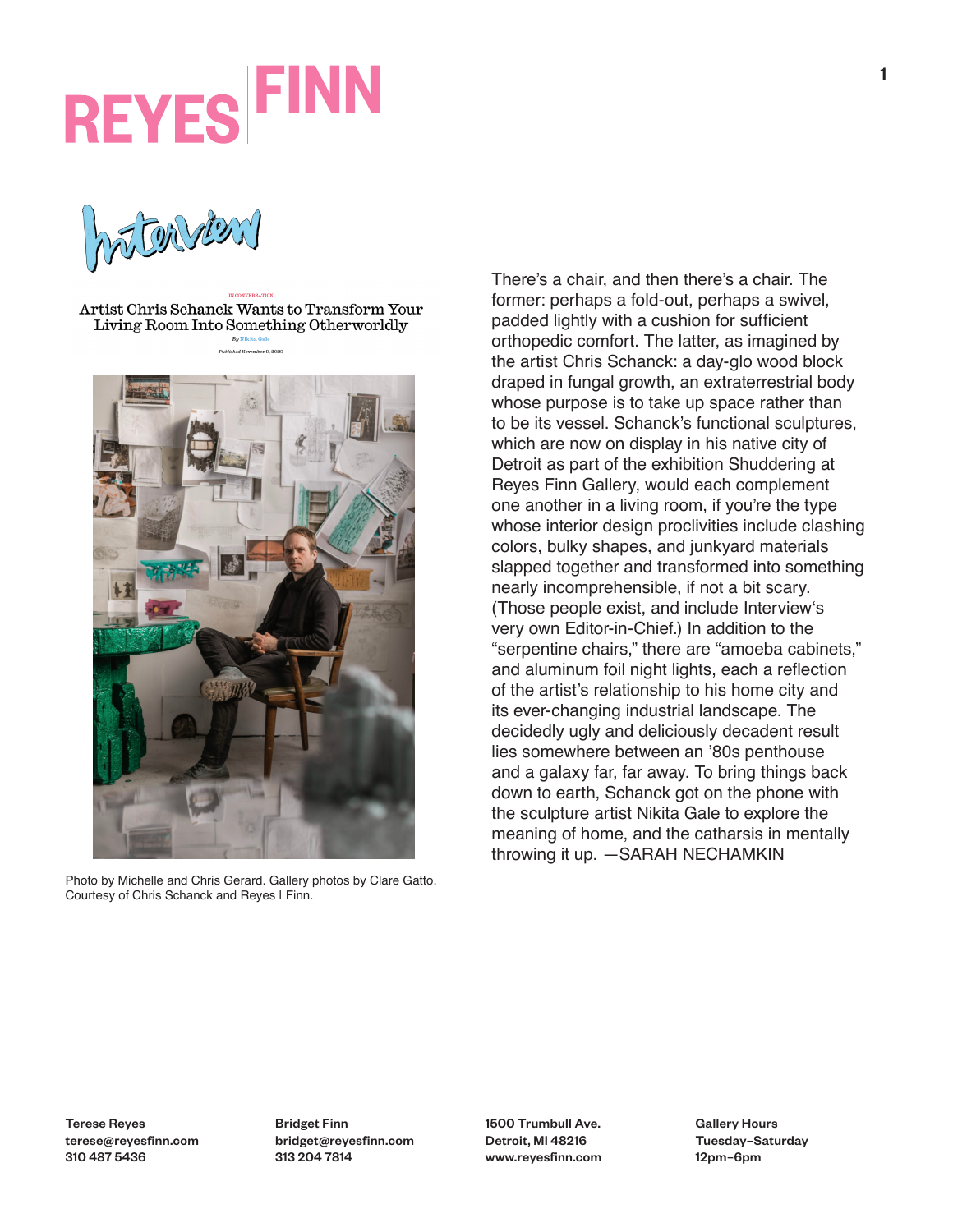CHRIS SCHANCK: Are you in L.A.?

NIKITA GALE: I'm in L.A. Are you in Detroit right now?

SCHANCK: Yeah. It's still light there.

GALE: Yeah. I mean, I'm three hours behind you. I always forget that Detroit is Eastern. You're in the future always.

SCHANCK: We'll go slow. The audio delay feels like we're on walkie-talkies.

GALE: It's exactly like that. Where to start? We haven't actually met, right?

SCHANCK: No, we did. We met in Miami for like two minutes. You were showing at NADA, and I made these massive day-glo piñata-type sculptures for a party on the beach. You came to it.

GALE: Oh my god. I totally remember that. So we've met briefly, but we didn't meet in Detroit. Speaking of Detroit, I want to talk about your show. One place where I wanted to start was with family. You worked on a piece with your mom, is that right?

SCHANCK: Yeah, we made a chandelier together. It's something that I wanted to do for a long time. My mother Carol is naturally gifted and she was my first art teacher in the home growing up, my first creative mentor. When I was really little, and I couldn't draw something that was too difficult, I would take it to her for help. That was the beginning of us working together. But as I got older and better, I stopped going to her for help. My practice got further and further away from what she even recognized as art, and that started to bother me.

GALE: Sounds familiar.

SCHANCK: This beautiful thing that once connected us was now dividing us. So I wanted to do a collaboration with her to reconnect that part of our relationship we lost so many years ago.

GALE: I love that. You talk about this point, a moment when your work started to kind of diverge from a point of understanding for your mom. What were you making that caused that response?

SCHANCK: I was an undergrad at SVA and my work inevitably became more conceptual as the city and what I was seeing in the art galleries at the time started influencing me. I stopped painting and traditional object-making and started working with a lot of found objects and borrowed art from my peers' studios. I'd collage the borrowed work combined with found objects to make temporary installations. I was curating and collaging with what was on hand. Come to think of it, that sounds a lot like my mother's process.

GALE: Well, it's this interesting combination of pulling from these different disciplines, whether it's sci-fi or design, furniture design especially. I think that's an entirely different but really interesting language. I don't think it requires that much explanation in the beginning to understand, like, "this is a chair." This is a universal object or symbol.

It functions like an infrastructure in the same way that you were working with your mom. You're creating this infrastructure that she then builds on top of. There's something about playing around with this universal language, or this universal object of the chair, and sort of building on that.

SCHANCK: That's one of the strengths of furniture. We all have a familiarity or archetype in our head that you can relate to, and we're all experts in sitting on chairs and toilets. The objects are grounded in that common understanding and then they grow out from there.

GALE: I think as a viewer too, you have a very embodied, sort of unconscious relationship, to those objects. The scale still relates to your body. Then there are these additional decorative elements that also shift that experience of your body in the presence of this familiar object.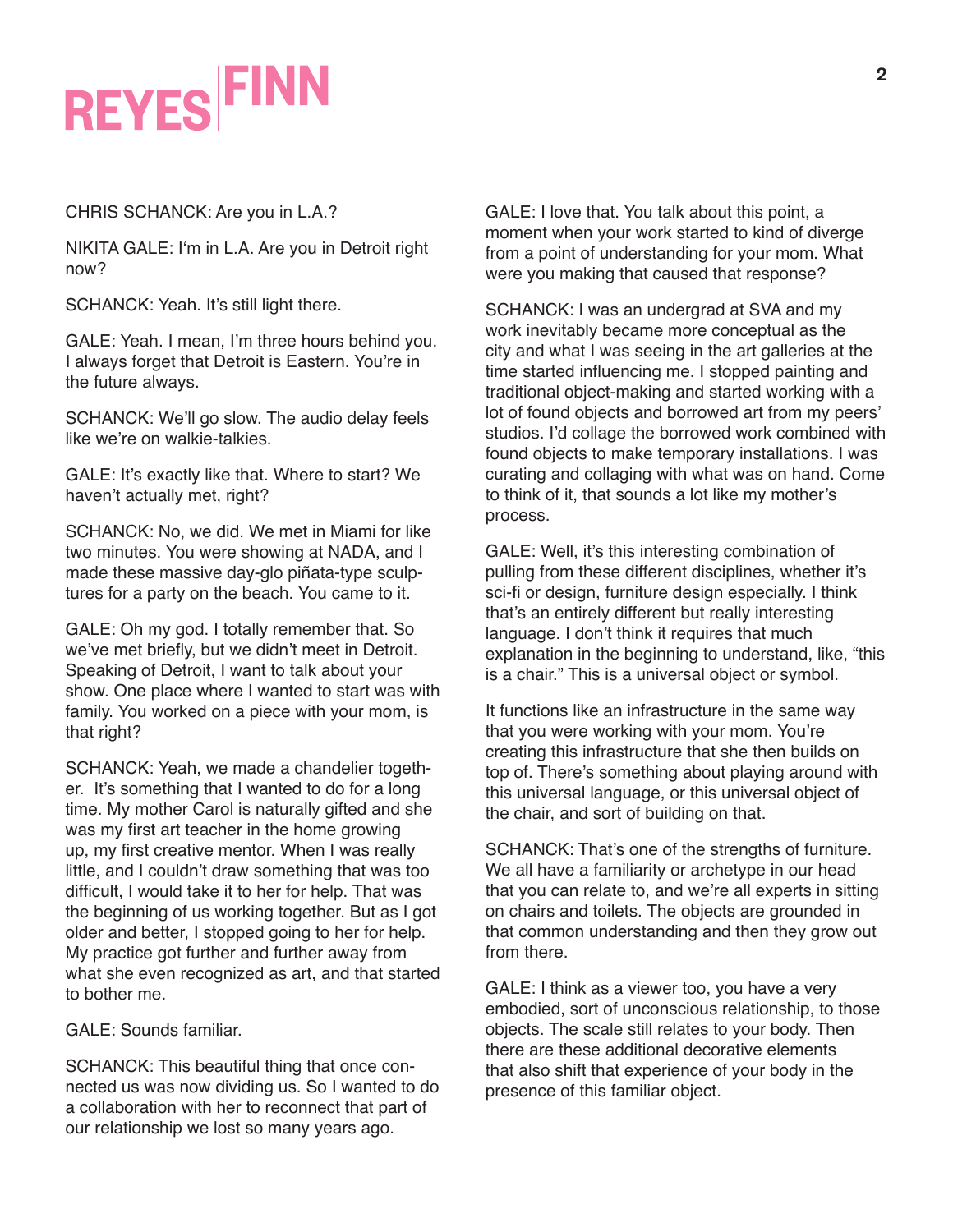GALE: I love it.

SCHANCK: It was a very open, porous border between the house and the neighborhood. It all sort of spilled in. I was growing my work and the practice at the same time as learning about where I was living.

GALE: How long have you lived there? When did you move?

SCHANCK: I moved down here in 2011 after I graduated.

GALE: So almost a decade.

SCHANCK: The work was growing as we were all learning this process together. There's a material culture here that is unique to this little corner of the world. You can see the generational handiwork that's gone into repairing homes and mending fences, and creating space over time. There's also a huge gardening community here that's inspired a lot of my work. Folks here collect and gather materials from an adjacent property, and bind and lash and tie them together to form these intuitive gardening infrastructures that will graft onto an existing piece of architecture building. These assemblages become frameworks and infrastructure for growing fruits and vegetables.

It's inspiring to see all these disparate elements that are tied together in these intuitive but elaborate ways that first looks like chaos and doesn't look intentional. It took me time to understand how much purpose was behind all of it. That I was in this landscape that was so carefully constructed, and nothing was going to waste, and everything was being reanimated in a different way. I became inspired to look at my relationship between myself and the material in my landscape. What we have is what we have. I wanted to know where I lived and the place I lived in. I think I understand the world best through materials and processes.

GALE: That's a really fascinating response. It's again bringing me to this idea that you brought up when you were talking about the cave. This idea of a sort of common denominator, or these ancestral ties to previous modes of making. I think about these material investigations, or these moves that you often see in especially working-class neighborhoods. People are basically just using whatever materials they have on-hand, but using them in very meticulous, methodical ways. I think a lot about the history of barricade construction, how that in mid 19th-century France, barricades were just garbage basically, parts of the streets and roads that people were ripping up to create these blockades within cities. It's improvisational, but it's all sort of coming from the same place.



SCHANCK: I'm just imagining. Like Les Mis. Jean Valjean.

GALE: The forms of the original materials are transformed, and then take on these new uses.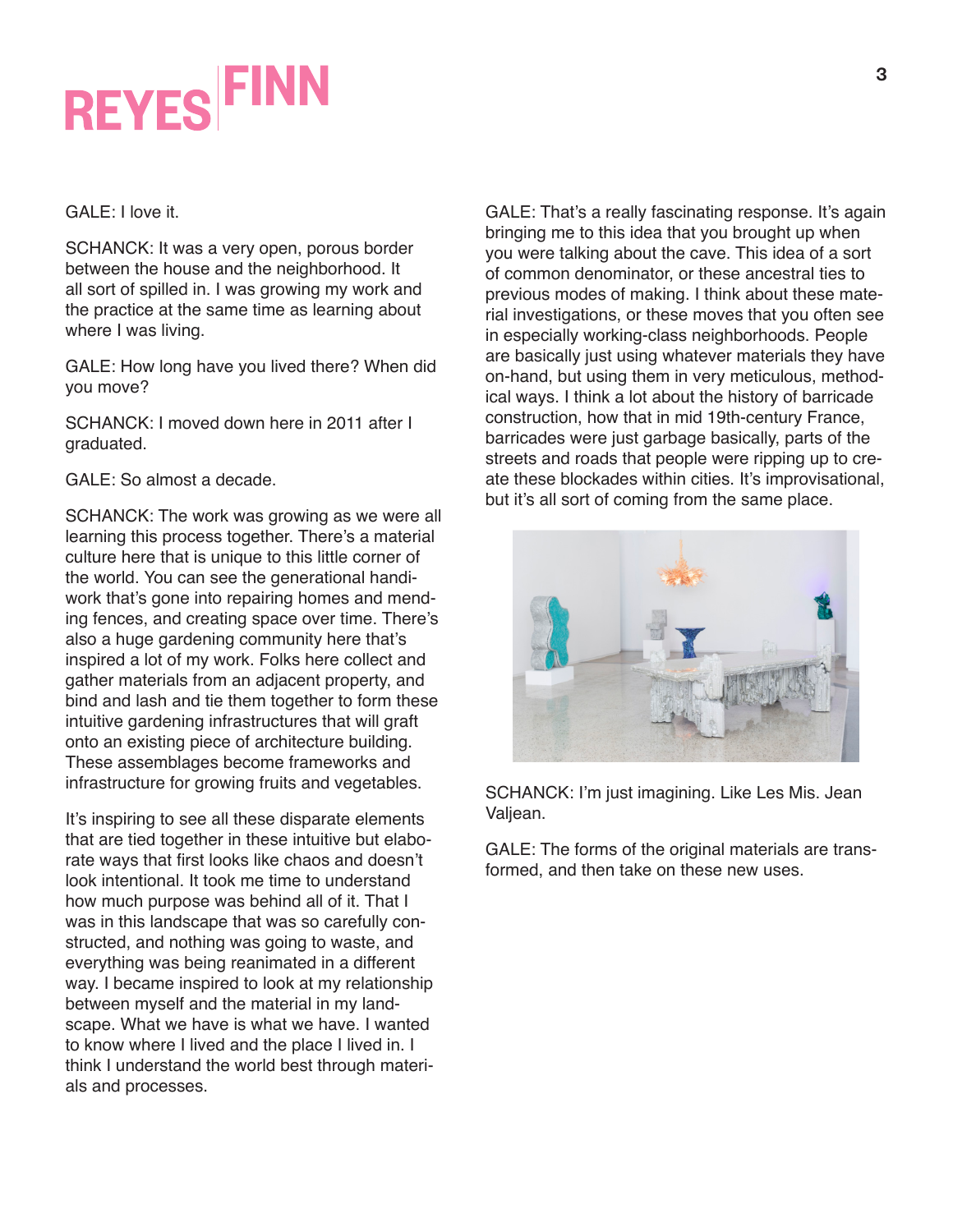SCHANCK: It's interesting what you say. I think there's a similar thing that happens in our neighborhood, these barricades of trash you're talking about. Every spring and summer here, these massive piles of furniture and old products pile in these heaps in front of people's homes. They pop up all over the neighborhood. You can see the personality in the person who's putting these piles out. Some are haphazard, some are very carefully laid out as though they know someone will come through picking through it. For a long time, I saw these piles as garbage. It was like, "Ah, another pile of garbage on the corner." Waiting for it to be gone. Then I realized, there's something else going on here. There has to be.

There's a story of these things that lead up to them getting to this point, and the people behind them. So instead of seeing these things as piles of garbage, if I could see them as symbolizing things in transition. There's an old mattress and an old set of dining chairs. I could optimistically think, "Well, they've cleared out the old stuff and made room for better things. Maybe there's upward mobility in the home. Maybe things are improving." Or, "They've been evicted, and everything's had to go out on the corner. They've moving out, and everything has to get left behind because there's no room where they're going." I don't know, but something is happening. Something's changing. It's not garbage. It's someone's life that's going through a transformation. That means something. It carries some energy from its past life. It's already imbued with a history and power, a residual energy.



' 2020. Wood, polystyrene resir<br>aluminum foil.

GALE: The archeologist in my brain is feeling really, really… It's a really provocative statement that you're making. You're talking about interpreting or building out meaning based on artifacts that people are leaving outside of their homes. Archeology as a practice is very contextual, but it's also very speculative in terms of the leaps or assumptions that you have to make to piece together these narratives. What does it mean that this object is here, and not somewhere else, like outside of the house versus inside? What prompted that transition?

SCHANCK: Looking at the home from the exterior in this neighborhood, for example. You can see a layering of technological innovations over time. In the literal landscape of the rooftops across the neighborhood, all the old antennas for television for example.

GALE: Oh, wow.

SCHANCK: Instead of the old technologies being stripped away, they just get layered and layered. You can see the time, the layers in the stone.

GALE: The stratification.

SCHANCK: It's technological stratification. It's layers on top of layers, lives on top lives. You can almost see these narratives playing out over time by examining the exterior of the home. You can start to imagine the lives lived inside. There's something about that that draws me in. I'm always wondering about the lives of others.

GALE: We started out talking about your mom. I want to know more about this.

SCHANCK: My family is really influential to me.

GALE: We can't escape them.

SCHANCK: I just spoke with my dad today and we had a really strange conversation about growing up.

 GALE: About what? Well, we don't have to get into it. I'm all ears though.